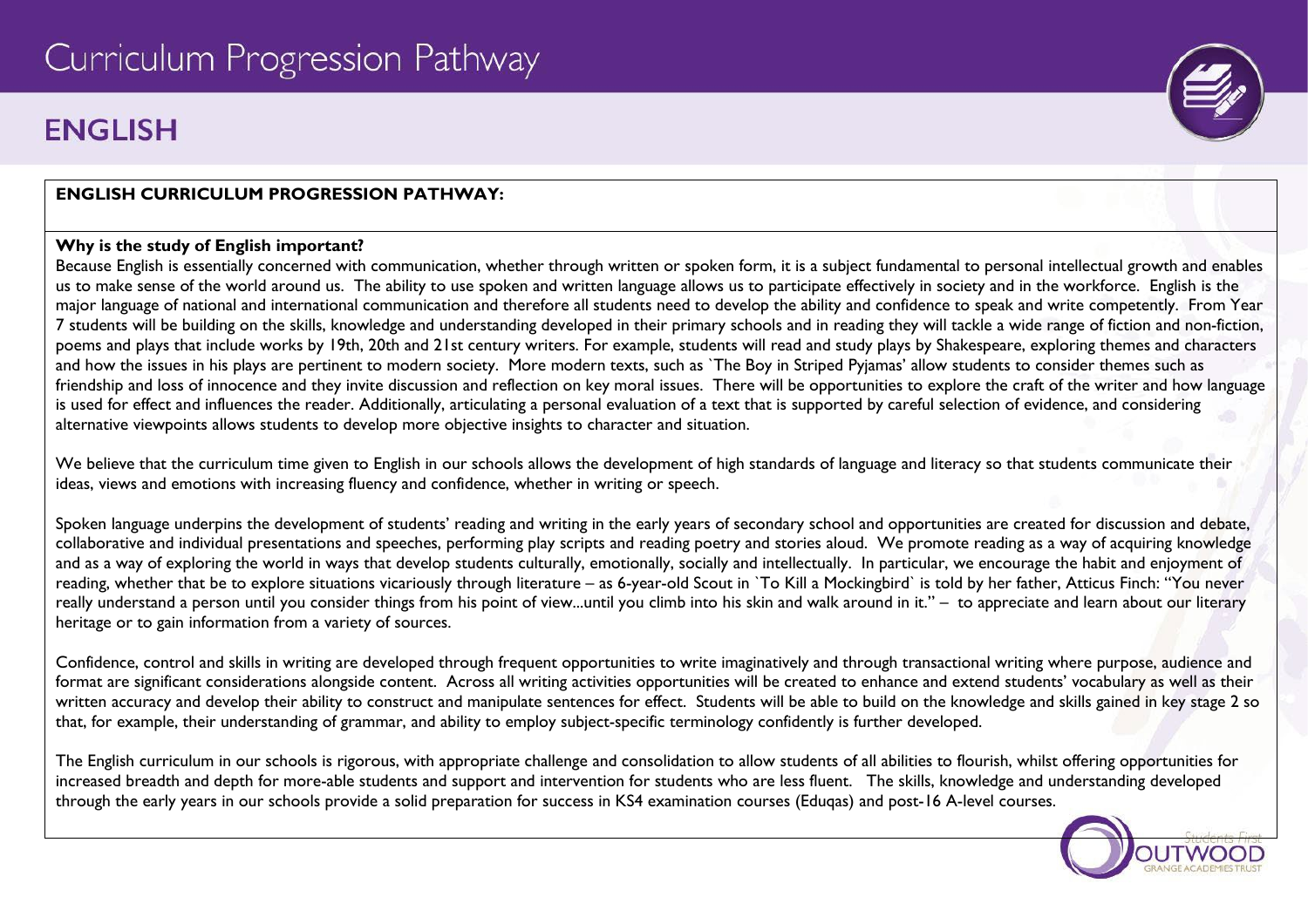#### **What skills will the study of English teach you?**

English will develop skills in written and oral communication and will develop increasingly sophisticated skills as a reader

- To speak confidently and accurately in a range of contexts
- To participate confidently in discussions, presentations, role-play and collaborative group work
- To develop the skills of exploratory, collaborative and tentative talk as a means of developing and shaping understanding
- To write accurately for a range of audiences and purposes using grammar, vocabulary, spelling and punctuation accurately
- To use language as a means to persuade, clarify, explain, narrate, express emotion
- To develop the skills of planning, drafting and editing in writing
- To acquire and use confidently a wider vocabulary
- To read for enjoyment and information
- To develop cultural awareness and knowledge of literary heritage
- To develop interpretive skills and critical thinking

#### **What will you know and understand from your study of English?**

- Know and experience a variety of poetry, prose and drama from the literary canon and wider sources
- Know and understand the conventions involved in reading and writing different texts
- Understand how to manipulate language for effect, for example, to persuade
- Develop an appreciation of how writers are influenced by the world that surrounds them context
- ●

#### **How does your study of English support your study in other subjects?**

English as a subject is essentially concerned with communication, whether in written or spoken form, and developing those communication skills supports all other curricular subjects. For example, the ability to participate in and lead discussions involves listening to others, considering alternative viewpoints and perspectives and using judgement to weigh up arguments. It frequently demands negotiation and team working when presenting ideas and information and the ability to articulate concisely ideas and opinions, show an understanding of texts, base conclusions on research or evidence and so on. Because speaking and listening activities in English are often built around collaborative work, having respect for others' views and contributions develops self-discipline and empathy for others. These are transferable skills that impact on all other subjects. Most subjects involve written work and because work in English is often about honing and improving the quality and accuracy of written work, the skills and knowledge about aspects of language such as spelling and grammar and technical accuracy, have a positive impact on the quality of written work in other curriculum subjects. All students study English Literature and the deep study of texts helps develop skills of analysis, perhaps of themes, language, characters, social change or historical events. At its best, Literature illuminates the human condition and offers the reader opportunities to explore and reflect on situations others have faced. In `The Crucible` by Arthur Miller, the main character chooses to sacrifice his own life rather than betray his friends and neighbours, so in exploring this character's motivations, students have to explore questions of integrity, compassion, loyalty and responsibility. As a result, English Literature can be seen as a powerful agent for social, moral, cultural and spiritual development.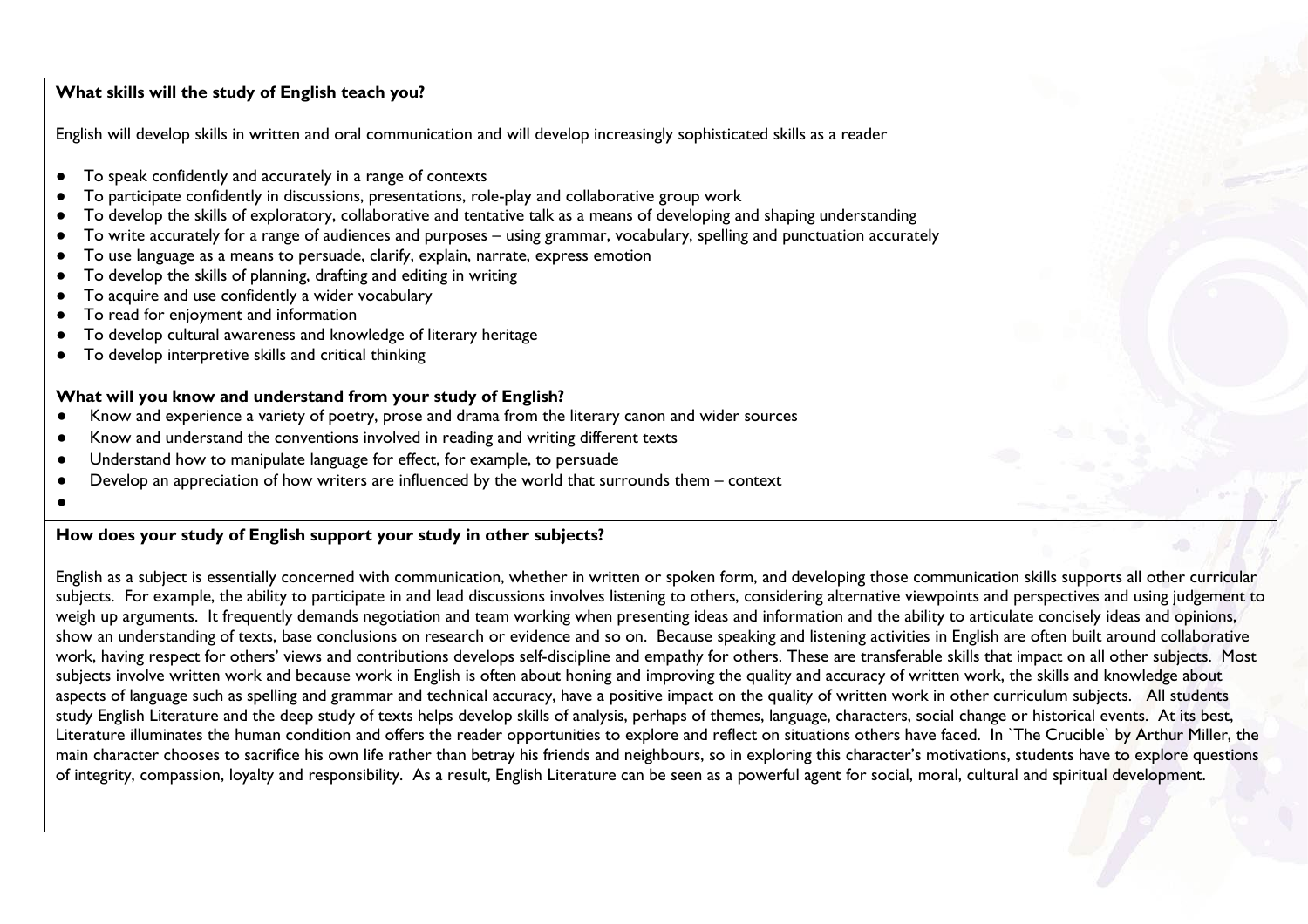# **How can students deepen their understanding of English?**

As a subject, English involves a lot of writing, including extended creative and transactional responses and the quality and accuracy of students' writing is only developed by practising this skill.

Much of the written work will be underpinned by reading, so that students are exposed to a variety of fiction and non-fiction reading that provide models for the students' own writing. Some would say that before you can write well, you must read a lot and so reading will underpin most written work in English, whether that is studying literature or non-fiction writing such as extracts from autobiographies or biographies, diaries, reports, articles and multi-modal texts of various kinds from newspapers and magazines, and the internet.

Students will be given lots of opportunities to write, simply because asking them to spend more time articulating their thoughts and ideas and organising them improves their understanding of what they want to say and how to say it in increasingly effective ways. There are activities to engage in beyond the classroom such as book clubs and writing competitions.

### **How are you assessed in English?**

In English, students are assessed using the following assessment objectives which form the basis of assessment at GCSE. They cover the skills assessed in Reading (AO 1-4), Writing (AO5-6) and Speaking and Listening (AO7-9). There are half termly assessment points each year that we term Praising Stars©. For younger years we base our assessment on our subject mapping of the age related expectations across the curriculum, assessing students' performance at their current stage of study against expectation. At GCSE we make informed predictions informed by our holistic assessment of their progress against the key assessment objectives and their aspirational GCSE targets. These are also the basis for any appropriate support and intervention.

# **Key Assessment Objectives**

AO1

• Identify and interpret explicit and implicit information and ideas

• Select and synthesise evidence from different texts

 $AO2$ 

• Explain, comment on analyse how writers use language and structure to achieve effects and influence readers, using relevant subject terminology to support their views AO3

• Compare writers' ideas and perspectives, as well as how these are conveyed, across two or more texts

# AO4

• Evaluate texts critically and support this with appropriate textual references

# AO5

• Communicate clearly, effectively, and imaginatively, selecting and adapting tone, style and register for different forms, purposes and audiences

• Organise information and ideas, using structural and grammatical features to support coherence and cohesion of texts

# AO6

• Candidates must use a range of vocabulary and sentence structures for clarity, purpose and effect, with accurate spelling and punctuation. (This requirement must constitute 20% of the marks for each specification as a whole.)

AO7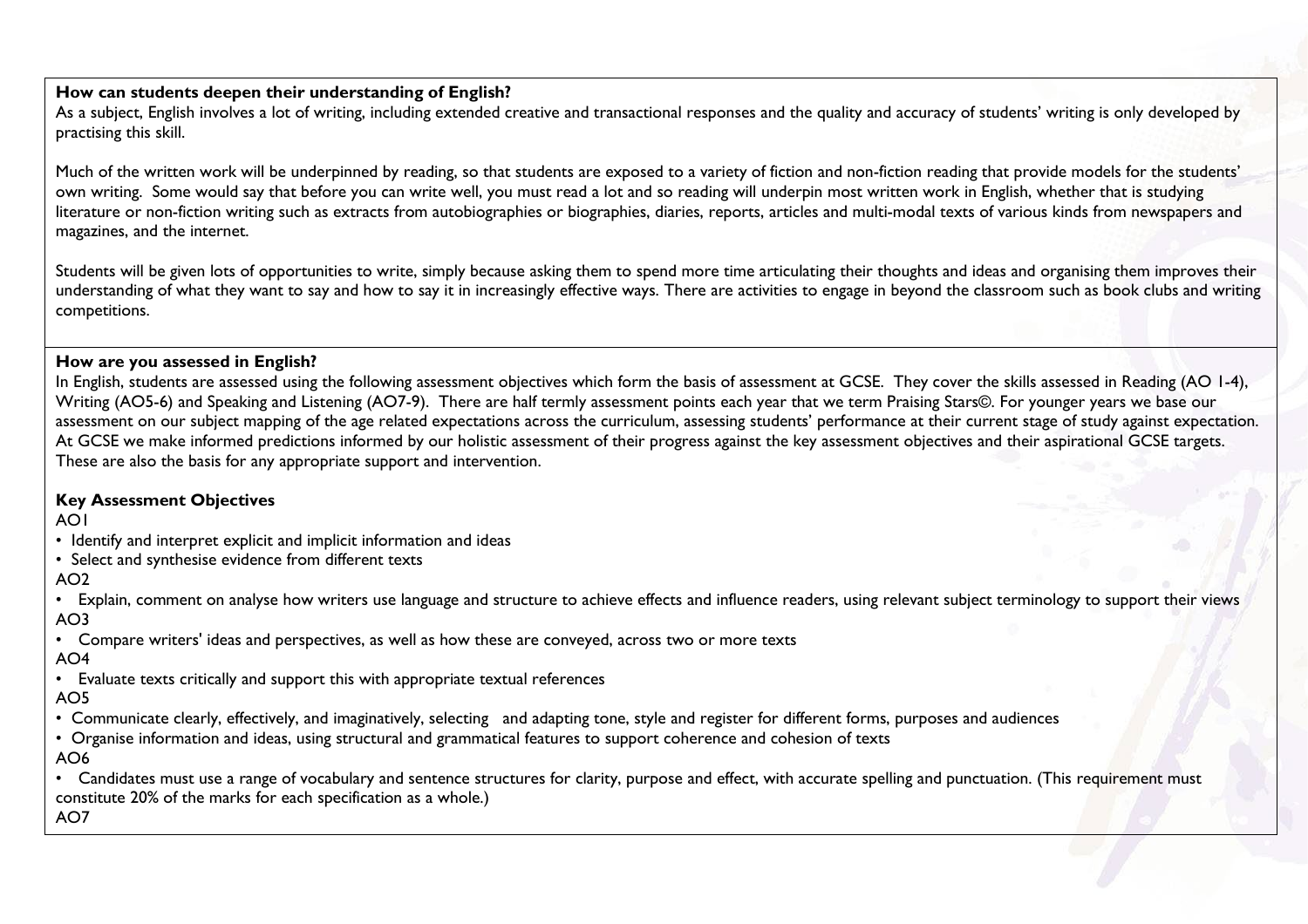● Demonstrate presentation skills in a formal setting

# AO8

● Listen and respond appropriately to spoken language, including to questions and feedback to presentations

# AO9

● Use spoken Standard English effectively in speeches and presentations.

#### **How can the study of English support students beyond school?**

English provides a strong foundation for any job or profession that involves communication, writing and/or literary knowledge. These include advertising and marketing, writing and journalism, law, teaching, performing arts, government, linguistics, foreign languages, media and design. Careers in the sciences, engineering, technology and maths also need English and in fact any profession that requires analytical thinking, strong verbal and written communication, imagination or creativity can draw on the key skills acquired whilst studying English.

Careers that the study of English supports include:

- Journalism
- **Teaching**
- Publishing: copy editor / proof-reader
- **Editorial Assistant**
- Law: solicitor / barrister/ paralegal
- Librarian / Archivist
- **Screenwriter**
- Marketing & advertising
- Social media
- Web content manager
- **Public Relations**
- **Human Resources**
- Events management
- Research

| <b>CURRICULUM PROGRESSION PATHWAY FOR ENGLISH AT OUTWOOD ACADEMY Bydales</b>                                                                                                                           |                                                                                                                                                                                                                                |  |  |  |  |  |
|--------------------------------------------------------------------------------------------------------------------------------------------------------------------------------------------------------|--------------------------------------------------------------------------------------------------------------------------------------------------------------------------------------------------------------------------------|--|--|--|--|--|
| <b>YEAR 8</b><br><b>YEAR 7</b><br>(each half term to<br>(each half term to<br>include written accuracy<br>include written<br>accuracy focus)<br>focus)<br>AO focus in column 1<br>AO focus in column 1 | YEAR 9<br>YEAR 10<br>YEAR II<br>(OGAT Teaching Plan)<br>(The OGAT Teaching<br>(each half term to<br>include written accuracy<br><b>Plan for Language runs</b><br>throughout the year)<br>focus)<br><b>AO</b> focus in column I |  |  |  |  |  |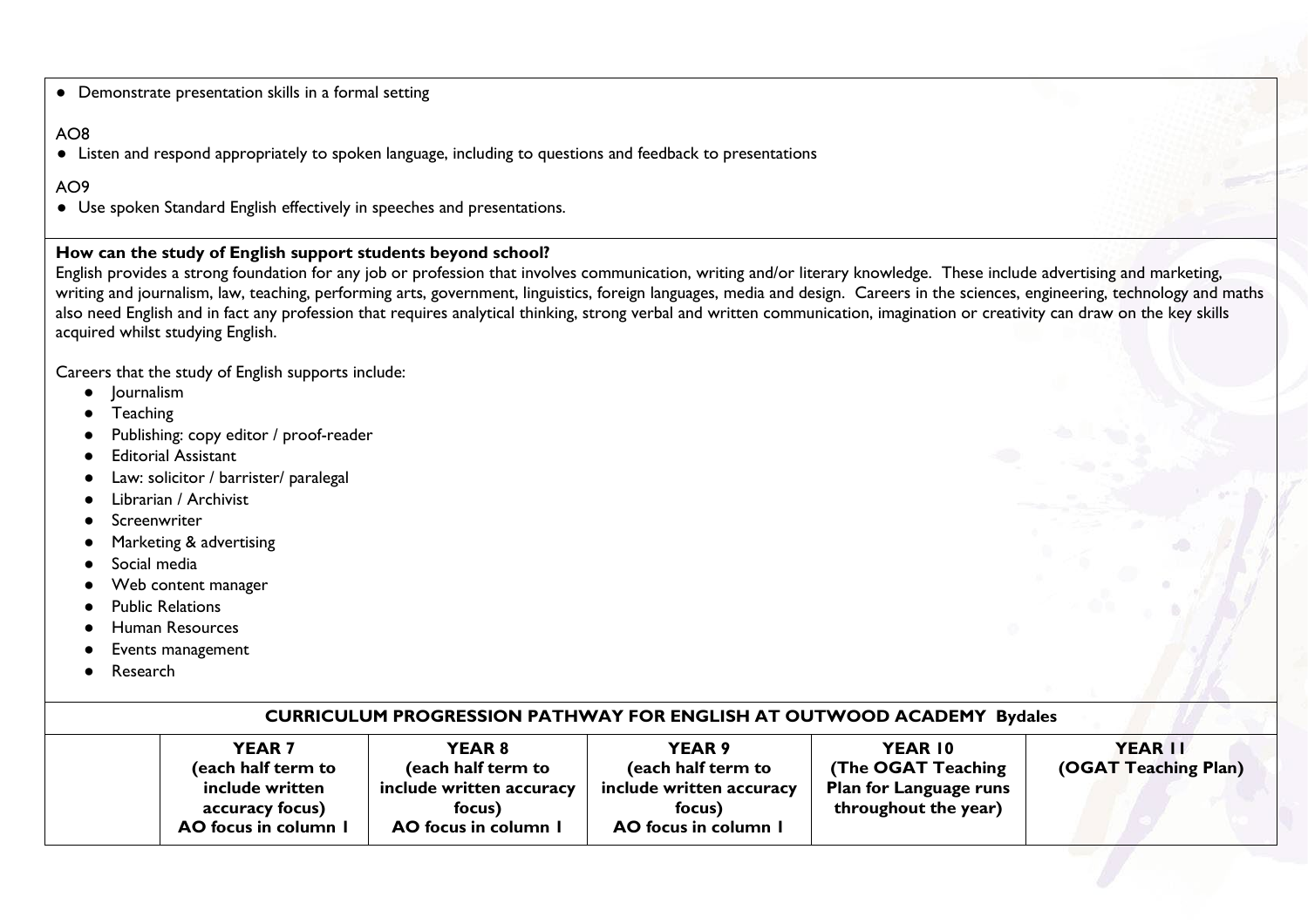| Autumn I<br>Informatio<br>n retrieval<br><b>Craft of</b><br>the writer<br>Transactio<br>nal writing<br>(content &<br>organisatio<br>n)<br>Written<br>accuracy<br>(VSSPS)<br>Literary<br><b>Study</b> | <b>Literary study</b><br>'Boy in the striped<br>Pyjamas'<br><b>Skills</b><br>Reading the entire<br>$\qquad \qquad -$<br>text<br>Focus on plot and<br>character through<br>Information retrieval<br>and Craft of the<br><b>Writer</b> questions<br>Develop ideas about<br>context and writer's<br>influences and<br>intentions (Literary<br>Study)<br><b>Build in Transactional</b><br><b>Writing skills</b><br>(including Written<br><b>Accuracy</b><br><b>ASSESSMENT</b><br>How does the writer<br>$\overline{\phantom{0}}$<br>present the character<br>$of$ ?<br><b>Transactional writing</b><br>$\qquad \qquad -$<br>task.<br>Imagine you are<br>Write a letter to<br>explaining | Literary study<br>'Of Mice and<br>Men'<br><b>Skills</b><br>-Reading a whole text<br>Focus on plot and<br>character through<br>Information retrieval<br>and Craft of the Writer<br>questions<br>Develop ideas about<br>context and writer's<br>influences and<br>intentions (Literary<br>Study)<br><b>Build in Transactional</b><br><b>Writing skills (including</b><br><b>Written Accuracy</b><br><b>ASSESSMENT</b><br>What impressions does the<br>writer give of?<br>Transactional writing task | <b>Literary Study -</b><br><b>Gothic Horror</b><br><b>Skills</b><br>Reading parts of a whole<br>$\qquad \qquad \longleftarrow$<br>text or extracts from a<br>selection<br>Focus on plot and<br>character through<br>Information retrieval<br>and Craft of the Writer<br>questions<br>Develop ideas about<br>context and writer's<br>influences and intentions<br>(Literary Study)<br><b>Build in Transactional</b><br><b>Writing skills (including</b><br><b>Written Accuracy</b><br><b>ASSESSMENT</b><br>How does the writer<br>present the theme of?<br>Write a formal<br>letter/article<br>explaining/persuading | Poetry post 1789<br>Themes of Nature and<br><b>Time Passing</b><br><b>Narrative writing</b><br>No Nonsense Narrative<br>Workbook | <b>Transactional writing</b><br><b>Narrative Writing</b><br>Reading AO2 + AO4<br>Lit: An Inspector Calls    |
|------------------------------------------------------------------------------------------------------------------------------------------------------------------------------------------------------|-------------------------------------------------------------------------------------------------------------------------------------------------------------------------------------------------------------------------------------------------------------------------------------------------------------------------------------------------------------------------------------------------------------------------------------------------------------------------------------------------------------------------------------------------------------------------------------------------------------------------------------------------------------------------------------|---------------------------------------------------------------------------------------------------------------------------------------------------------------------------------------------------------------------------------------------------------------------------------------------------------------------------------------------------------------------------------------------------------------------------------------------------------------------------------------------------|---------------------------------------------------------------------------------------------------------------------------------------------------------------------------------------------------------------------------------------------------------------------------------------------------------------------------------------------------------------------------------------------------------------------------------------------------------------------------------------------------------------------------------------------------------------------------------------------------------------------|----------------------------------------------------------------------------------------------------------------------------------|-------------------------------------------------------------------------------------------------------------|
| <b>Autumn 2</b><br><b>Evaluation</b><br><b>Transactio</b><br>nal writing                                                                                                                             | <b>Literary Study</b><br>As Autumn 1+<br>evaluation                                                                                                                                                                                                                                                                                                                                                                                                                                                                                                                                                                                                                                 | <b>Literary Study</b><br>As Autumn I +<br>transactional and<br>narrative                                                                                                                                                                                                                                                                                                                                                                                                                          | <b>Victorian Ghost stories</b><br><b>Skills</b><br>-Tracking skills<br>-Understand the key ideas                                                                                                                                                                                                                                                                                                                                                                                                                                                                                                                    | Pre- 20th Century<br><b>Novel: A Christmas</b><br>Carol<br>Knowledge of entire novel                                             | <b>Narrative writing</b><br><b>Reading AO4 + AO3</b><br><b>Transactional writing</b><br>Lit: Romeo & Juliet |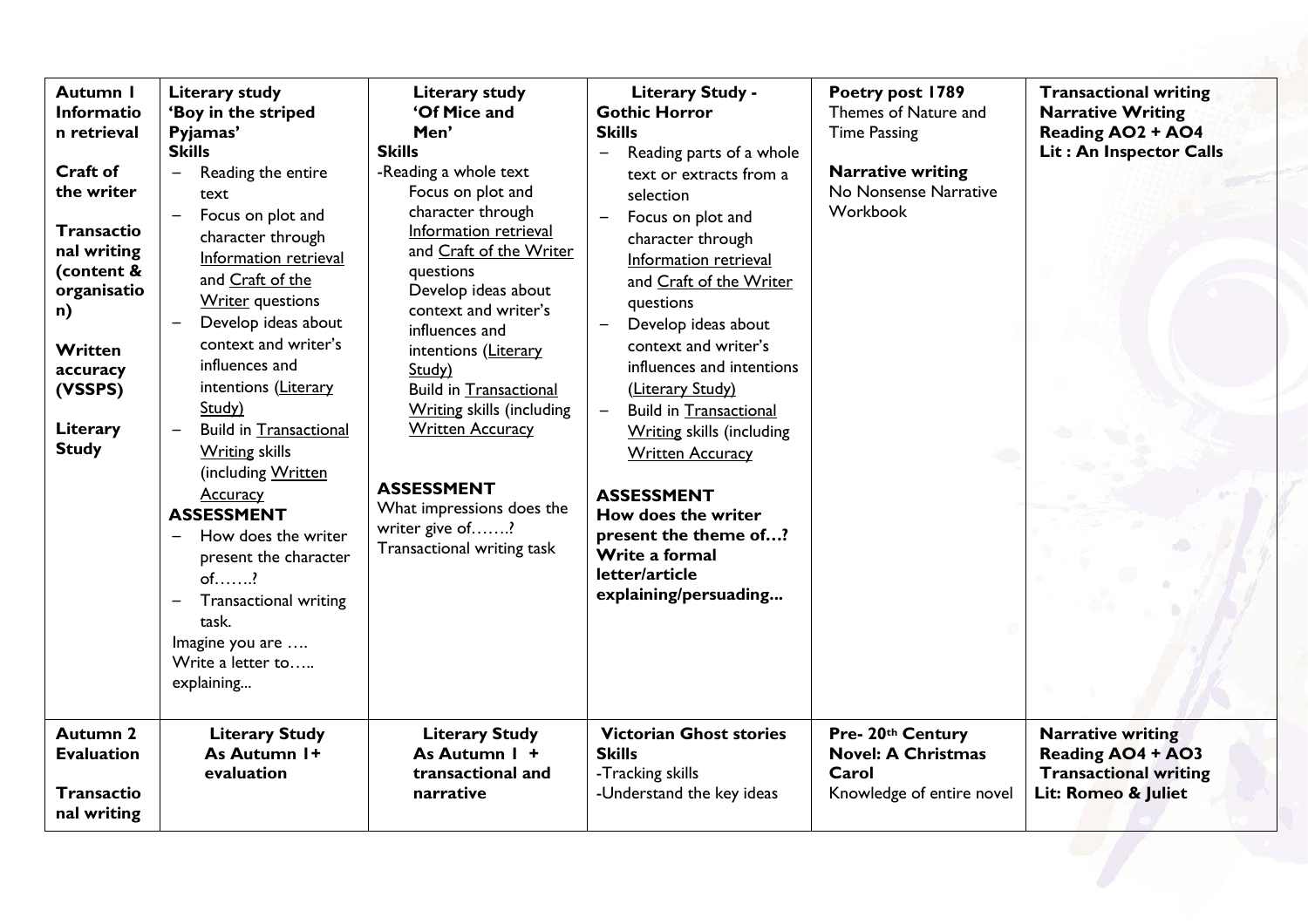| Poetry - Love and<br><b>Creative Writing</b><br><b>Mock exams</b><br>Spring I<br><b>Poems</b><br>Poetry post 1789<br>from other<br><b>First Person</b><br><b>Transactional writing</b><br><b>Devotion</b><br>Themes of power and<br><b>Creative</b><br><b>Narrative writing</b><br>writing<br><b>Narrative</b><br><b>Cultures</b><br>Reading<br>place<br><b>Skills</b><br>Lit: A Christmas Carol<br>skills as<br>(content &<br>and<br>term I +<br><b>Narrative</b><br><b>Transactional Writing</b><br>organisation)<br>-Create a narrative<br><b>Reading</b><br><b>First</b><br>structure of letters,<br>-Focus on build-up, problem<br>Written<br>skills as<br>and reaction<br><b>Person</b><br>reviews, reports,<br>term $l +$<br><b>Narrative</b><br>-Zoom in on key details<br>articles, speeches<br>accuracy<br>(VSSPS)<br>-Show not tell<br>Reading AO3<br>narrative<br><b>Skills</b><br>-Written accuracy to focus<br><b>Skills</b><br>-Create a simple, anecdotal<br>-Track a text<br>on D30, Top Ten and<br>-Understand the key ideas<br>punctuating speech<br>narrative<br>-Focus on build-up,<br>- Articulate a<br>problem and reaction<br>personal/critical response<br><b>ASSESSMENT</b><br>-Zoom in on key details<br>based on analysis of details<br>-Show not tell<br>from the text<br>-Write a simple<br>-Written accuracy to focus<br>- Build in Transactional<br>narrative with a clear<br>on D30, Top Ten and<br><b>Writing skills (including</b><br>focus on holding the<br><b>Written Accuracy</b><br>punctuating speech<br>moment and<br><b>ASSESSMENT</b><br><b>ASSESSMENT</b><br>zooming in.<br>Write about a poem<br>Writing a simple narrative<br>commenting on the writer's<br>(not including<br>ideas and use of language<br>opening/resolution). Title<br>(This could be a review and<br>to be decided by HoD<br><b>Notes</b><br>therefore also be Trans<br>Writing task) | (content &<br>organisatio<br>n)<br>Literary<br><b>Study</b> |  | - Articulate a personal/critical<br>response based on analysis of<br>details from the text<br><b>Build in Transactional</b><br><b>Writing skills (including</b><br><b>Written Accuracy</b> | Knowledge of key<br>characters and associated<br>quotes<br>Knowledge of key themes<br>and associated quotes<br>Reading AO1, AO2 and<br><b>AO4</b><br><b>Component I English</b><br>Language full reading<br>paper teaching |  |
|---------------------------------------------------------------------------------------------------------------------------------------------------------------------------------------------------------------------------------------------------------------------------------------------------------------------------------------------------------------------------------------------------------------------------------------------------------------------------------------------------------------------------------------------------------------------------------------------------------------------------------------------------------------------------------------------------------------------------------------------------------------------------------------------------------------------------------------------------------------------------------------------------------------------------------------------------------------------------------------------------------------------------------------------------------------------------------------------------------------------------------------------------------------------------------------------------------------------------------------------------------------------------------------------------------------------------------------------------------------------------------------------------------------------------------------------------------------------------------------------------------------------------------------------------------------------------------------------------------------------------------------------------------------------------------------------------------------------------------------------------------------------------------------------------------------------------------------------------------------------------------------------------------|-------------------------------------------------------------|--|--------------------------------------------------------------------------------------------------------------------------------------------------------------------------------------------|----------------------------------------------------------------------------------------------------------------------------------------------------------------------------------------------------------------------------|--|
|                                                                                                                                                                                                                                                                                                                                                                                                                                                                                                                                                                                                                                                                                                                                                                                                                                                                                                                                                                                                                                                                                                                                                                                                                                                                                                                                                                                                                                                                                                                                                                                                                                                                                                                                                                                                                                                                                                         |                                                             |  |                                                                                                                                                                                            |                                                                                                                                                                                                                            |  |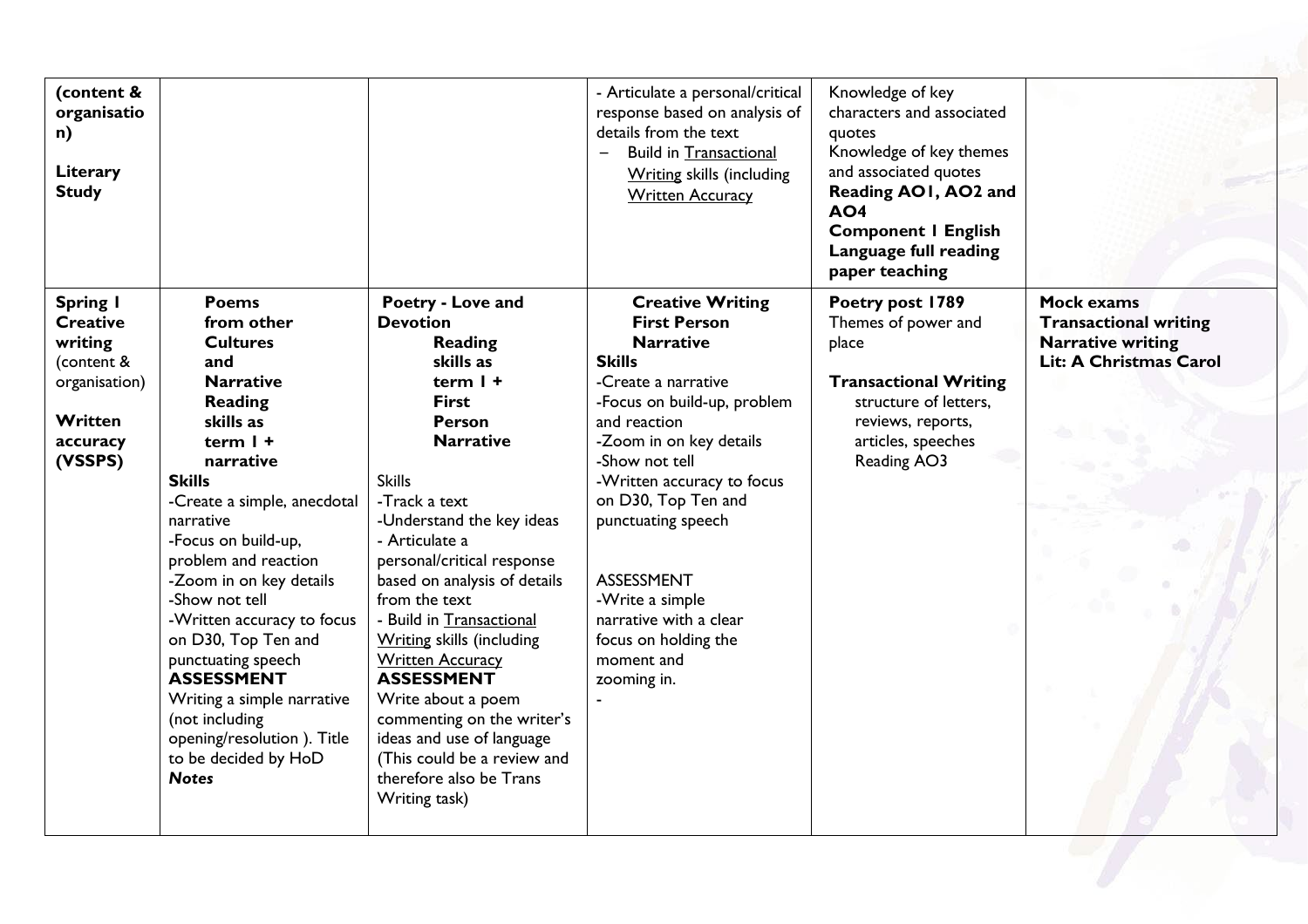|                                              |                                                                                                 | <b>Narrative</b><br><b>Skills covered</b><br>-Create a simple narrative<br>-Focus on build-up, problem,<br>reaction and resolution<br>-Zoom in on key details<br>-Show not tell<br>-Written accuracy to focus<br>on D30, Top Ten and<br>punctuating speech<br><b>ASSESSMENT</b><br>Writing a simple narrative.<br>Title to be decided by HoD |                                                                                                       |                                                                                              |                                                                                      |
|----------------------------------------------|-------------------------------------------------------------------------------------------------|----------------------------------------------------------------------------------------------------------------------------------------------------------------------------------------------------------------------------------------------------------------------------------------------------------------------------------------------|-------------------------------------------------------------------------------------------------------|----------------------------------------------------------------------------------------------|--------------------------------------------------------------------------------------|
| <b>Spring 2</b><br>Informatio<br>n retrieval | Literary Study -<br>Heritage<br><b>Harry Potter and</b>                                         | Art of the Writer's<br>craft<br><b>Skills</b>                                                                                                                                                                                                                                                                                                | <b>Shakespeare Study</b><br><b>Villainous women</b><br><b>Skills</b>                                  | <b>Shakespeare Study -</b><br><b>Macbeth</b><br>inc. plot, character,<br>craft of the writer | <b>Narrative Writing</b><br><b>Transactional writing</b><br>Comp. 1 + 2 whole papers |
| Craft of                                     | the Philosopher's<br><b>Stone</b>                                                               | -Information retrieval                                                                                                                                                                                                                                                                                                                       | Information retrieval                                                                                 |                                                                                              | Lit: unseen poetry                                                                   |
| the writer                                   | <b>Skills</b>                                                                                   | -Craft of the writer                                                                                                                                                                                                                                                                                                                         | Craft of the writer                                                                                   | Poetry post 1789                                                                             |                                                                                      |
|                                              | Tracking an extract                                                                             | -Literature context                                                                                                                                                                                                                                                                                                                          | Literature context                                                                                    | Themes of love and                                                                           |                                                                                      |
| Literary                                     | Focus on plot and                                                                               | Tracking a selection of                                                                                                                                                                                                                                                                                                                      | Tracking a selection of                                                                               | relationships                                                                                |                                                                                      |
| study                                        | character through                                                                               | extracts                                                                                                                                                                                                                                                                                                                                     | extracts from a                                                                                       |                                                                                              |                                                                                      |
| <b>Creative</b><br>Writing<br>(C & O         | Information retrieval<br>and Craft of the<br><b>Writer</b> questions                            | Focus on plot and<br>$\qquad \qquad \blacksquare$<br>character through<br>Information retrieval                                                                                                                                                                                                                                              | Shakespeare's plays<br>Focus on plot and<br>$\qquad \qquad -$<br>character through                    | Reading AOI, AO2,<br>AO3 and AO4                                                             |                                                                                      |
|                                              | Develop ideas about<br>context and writer's<br>influences and<br>intentions (Literary<br>Study) | and Craft of the Writer<br>questions.<br>Explain contextual<br>$\qquad \qquad -$<br>factors where                                                                                                                                                                                                                                            | Information retrieval and<br>Craft of the Writer<br>questions.<br>Explain contextual<br>factors where | <b>Component2 English</b><br>Language full paper<br>teaching                                 |                                                                                      |
|                                              | <b>Build in Creative</b>                                                                        | appropriate<br><b>ASSESSMENT</b>                                                                                                                                                                                                                                                                                                             | appropriate                                                                                           |                                                                                              |                                                                                      |
|                                              | <b>Writing skills</b><br>(including Written<br><b>Accuracy</b>                                  | How does the writer<br>present the character<br>$of.$ ?                                                                                                                                                                                                                                                                                      | Creative writing                                                                                      |                                                                                              |                                                                                      |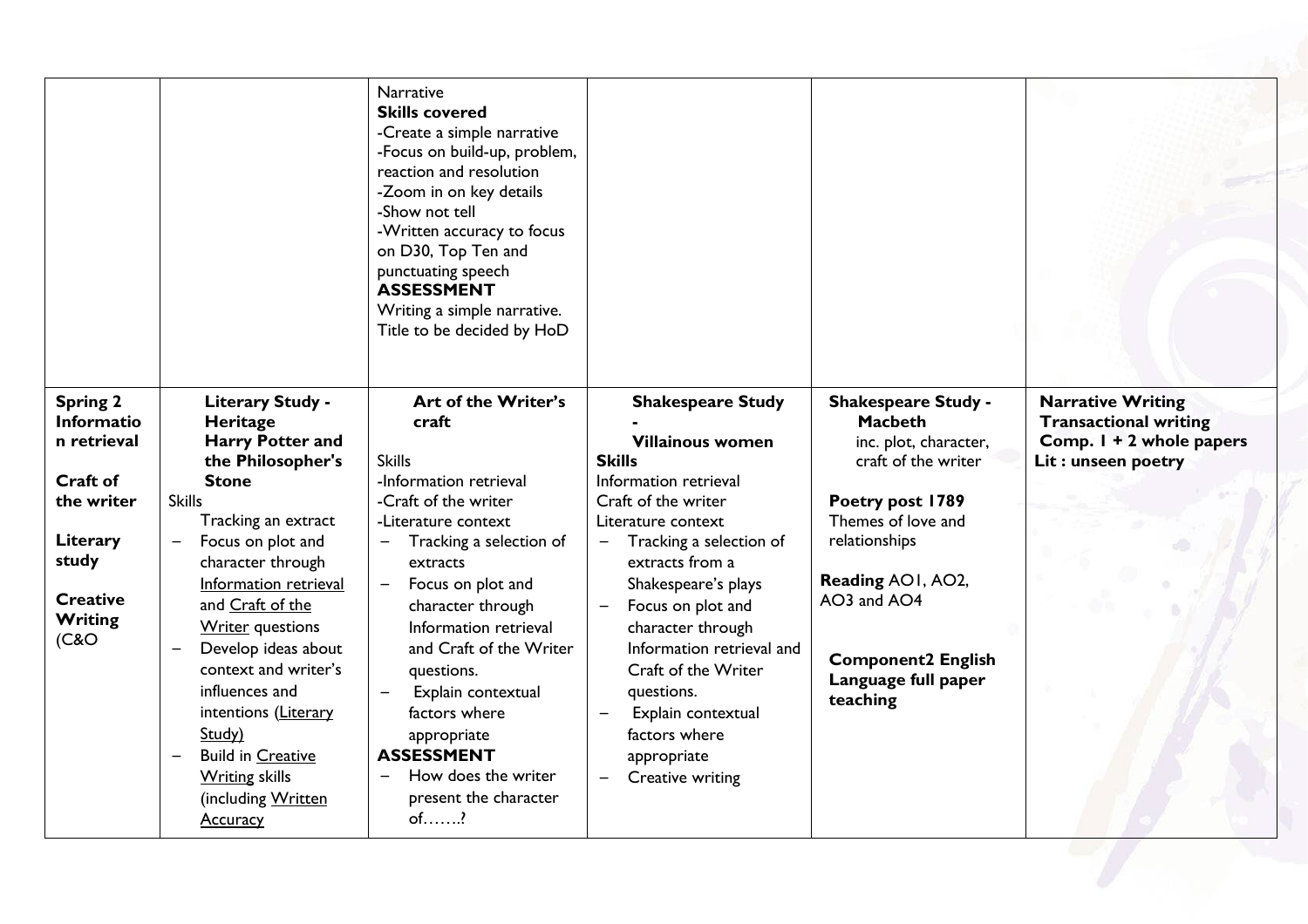|                   | Be able to describe a<br>scene and zoom in on<br>details using verbs and<br>adverbs<br><b>ASSESSMENT</b><br>How does the writer<br>$\overline{\phantom{m}}$<br>present the character<br>$of$ ?<br>Creative writing task | Creative writing task                                   | ASSESSMENT<br>-How does the writer<br>present the theme<br>of? |                              |
|-------------------|-------------------------------------------------------------------------------------------------------------------------------------------------------------------------------------------------------------------------|---------------------------------------------------------|----------------------------------------------------------------|------------------------------|
| Summer I          | Poetry and                                                                                                                                                                                                              | <b>Much Ado</b>                                         | <b>War Poetry</b>                                              | <b>Revision of:</b>          |
| Craft of          | <b>Narrative</b>                                                                                                                                                                                                        |                                                         | structure of letters,                                          | <b>Narrative Writing</b>     |
| the writer        |                                                                                                                                                                                                                         |                                                         | reviews, reports,                                              | <b>Transactional writing</b> |
| <b>Evaluation</b> | <b>Skills</b>                                                                                                                                                                                                           | <b>Skills</b>                                           | articles                                                       | Comp. 1 + 2 whole papers     |
|                   | -Track a text systematically                                                                                                                                                                                            | -Track a text systematically                            | <b>Skills</b>                                                  | <b>Literature texts</b>      |
|                   | -Select appropriate                                                                                                                                                                                                     | -Select appropriate evidence                            | -Track a text systematically                                   |                              |
|                   | evidence                                                                                                                                                                                                                | -Make inferences                                        | -Select appropriate evidence                                   |                              |
|                   | -Make inferences                                                                                                                                                                                                        | -Begin to use the toolkit                               | -Make inferences                                               |                              |
|                   | Introduce the toolkit (verb,                                                                                                                                                                                            | (verb, adverb, adjective,                               | -Use the toolkit (verb,                                        |                              |
|                   | adverb, adjective, simile,                                                                                                                                                                                              | simile, metaphor and                                    | adverb, adjective,                                             |                              |
|                   | metaphor and possibly                                                                                                                                                                                                   | possibly other methods used                             | simile, metaphor and possibly                                  |                              |
|                   | other methods used in                                                                                                                                                                                                   | in non-fiction - quotation,                             | other methods used in non-                                     |                              |
|                   | non-fiction - quotation,                                                                                                                                                                                                | anecdote, examples - for                                | fiction - quotation, anecdote,                                 |                              |
|                   | anecdote, examples - for                                                                                                                                                                                                | more able) effectively                                  | examples - for more                                            |                              |
|                   | those likely to achieve                                                                                                                                                                                                 | -Use the 'suggests' formula                             | able) effectively                                              |                              |
|                   | Excelling)                                                                                                                                                                                                              | Evaluation                                              | -Use the 'suggests' formula                                    |                              |
|                   | -Use the 'suggests' formula<br>-Identify a writer's views                                                                                                                                                               | -Identify a writer's views<br>Make comments on writers' | -Identify a writer's views<br>- Make comments on writers'      |                              |
|                   | (Evaluation)                                                                                                                                                                                                            | views with explanations                                 | views with                                                     |                              |
|                   | -Make comments on                                                                                                                                                                                                       | <b>ASSESSMENT</b>                                       | explanations/analysis                                          |                              |
|                   | writers' views with                                                                                                                                                                                                     | Students answer a writer's                              | <b>ASSESSMENT</b>                                              |                              |
|                   | explanations                                                                                                                                                                                                            | craft question and an                                   |                                                                |                              |
|                   | <b>ASSESSMENT</b>                                                                                                                                                                                                       | evaluation question.                                    | -Students answer a                                             |                              |
|                   |                                                                                                                                                                                                                         |                                                         | writer's craft question                                        |                              |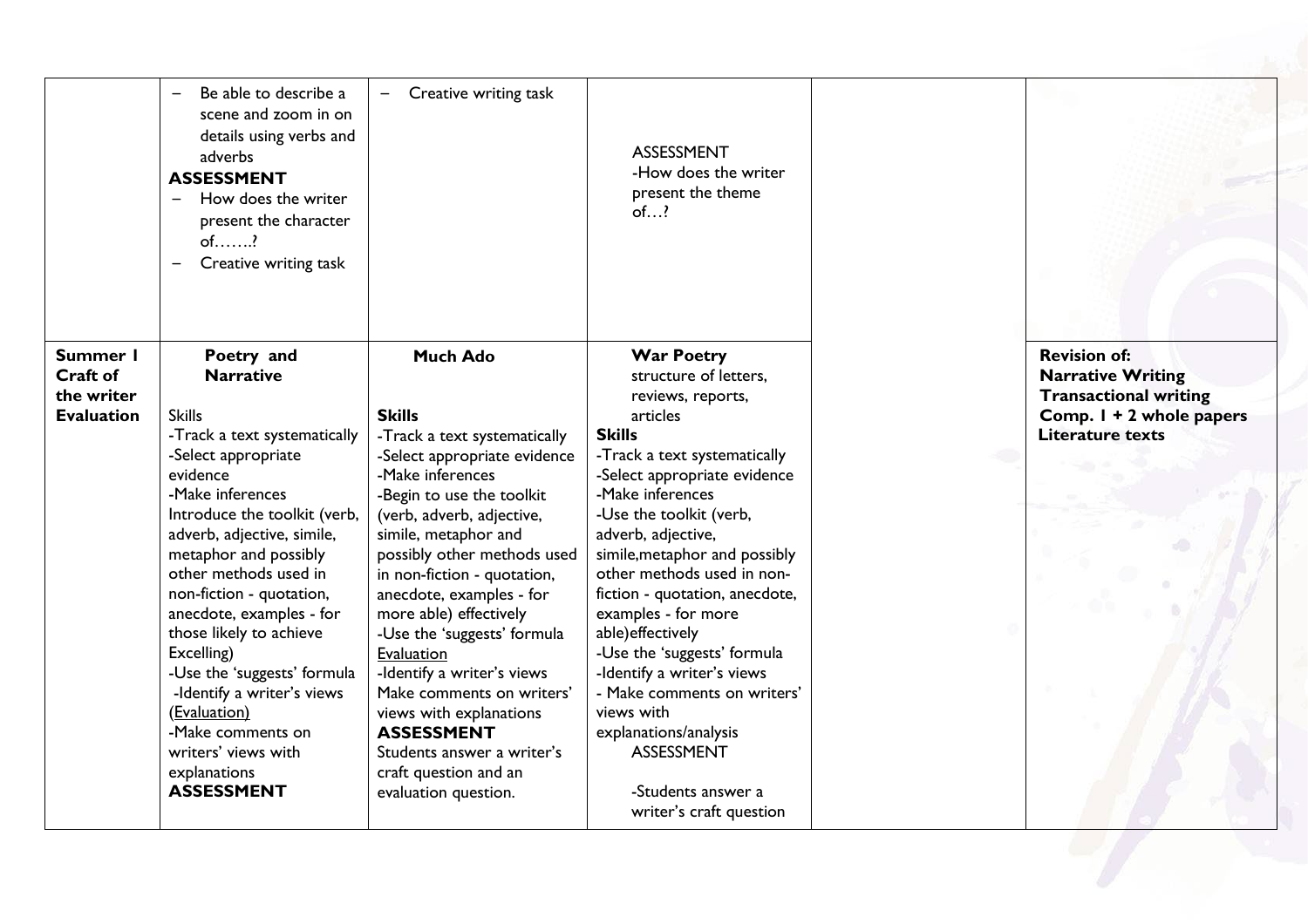| (VSSPS)<br>-Written accuracy and<br>building upon these<br>-Written accuracy and proof-<br>proof-reading for VSSPS<br>-Written accuracy and<br>reading for VSSPS<br>proof-reading for VSSPS<br>Create a simple, anecdotal<br>Create an effective narrative<br>Create a simple, narrative<br>-Zoom in on key details<br>narrative<br>-Focus on build-up, problem<br>-Focus on build-up,<br>-Show not tell<br>reaction and resolution<br>problem and reaction<br>-Zoom in on key details<br>-Zoom in on key details<br>-Show not tell<br>-Show not tell<br>ASSESSMENT<br><b>ASSESSMENT</b><br>-Written accuracy to focus<br>-Students write a<br>on D30, Top Ten and<br>Students write a speech or<br>speech or a formal<br>informal letter - title decided<br>letter-title decided by<br>punctuating speech<br><b>ASSESSMENT</b><br>by HoD<br>HoD<br>Students write a speech or<br>informal letter - title<br>Writing a simple narrative.<br>decided by HoD<br>Title to be decided by HoD<br>Writing a simple narrative<br>(not including | Summer 2<br><b>Transactio</b><br>nal writing<br>(content &<br>organisatio<br>n)<br><b>Creative</b><br><b>Writing</b><br>Written<br>accuracy | Students answer a Craft of<br>the Writer question and an<br>Evaluation question on an<br>appropriate modern text<br><b>Drama Text:</b><br><b>Romeo and Juliet</b><br><b>Skills</b><br>-Planning strategies (see<br>'Teaching Writing') for<br>developing content and<br>organisation of informal<br>letters and speeches<br>-Development of<br>paragraphs using topic<br>sentences and building<br>upon these | <b>Literary Study</b><br>As Summer I<br>+Transactional and<br>creative writing<br><b>Skills</b><br>-Planning strategies (see<br>'Teaching Writing') for<br>developing content and<br>organisation of informal<br>letters and speeches<br>-Development of paragraphs<br>using topic sentences and | and develop into an<br>evaluation style<br>response.<br>Social Resp and<br><b>Transactional/Creati</b><br>ve writing<br><b>Skills</b><br>-Planning strategies (see<br>'Teaching Writing') for<br>developing content and<br>organisation of informal<br>letters and speeches<br>-Development of paragraphs<br>using topic sentences and<br>building upon these | 20th century<br><b>Drama Text Study:</b><br><b>An Inspector Calls</b><br><b>Exploding extract</b><br>questions<br>End of year exams in<br><b>English Language and</b><br><b>English Literature</b> |
|------------------------------------------------------------------------------------------------------------------------------------------------------------------------------------------------------------------------------------------------------------------------------------------------------------------------------------------------------------------------------------------------------------------------------------------------------------------------------------------------------------------------------------------------------------------------------------------------------------------------------------------------------------------------------------------------------------------------------------------------------------------------------------------------------------------------------------------------------------------------------------------------------------------------------------------------------------------------------------------------------------------------------------------|---------------------------------------------------------------------------------------------------------------------------------------------|---------------------------------------------------------------------------------------------------------------------------------------------------------------------------------------------------------------------------------------------------------------------------------------------------------------------------------------------------------------------------------------------------------------|--------------------------------------------------------------------------------------------------------------------------------------------------------------------------------------------------------------------------------------------------------------------------------------------------|---------------------------------------------------------------------------------------------------------------------------------------------------------------------------------------------------------------------------------------------------------------------------------------------------------------------------------------------------------------|----------------------------------------------------------------------------------------------------------------------------------------------------------------------------------------------------|
|                                                                                                                                                                                                                                                                                                                                                                                                                                                                                                                                                                                                                                                                                                                                                                                                                                                                                                                                                                                                                                          |                                                                                                                                             |                                                                                                                                                                                                                                                                                                                                                                                                               |                                                                                                                                                                                                                                                                                                  |                                                                                                                                                                                                                                                                                                                                                               |                                                                                                                                                                                                    |